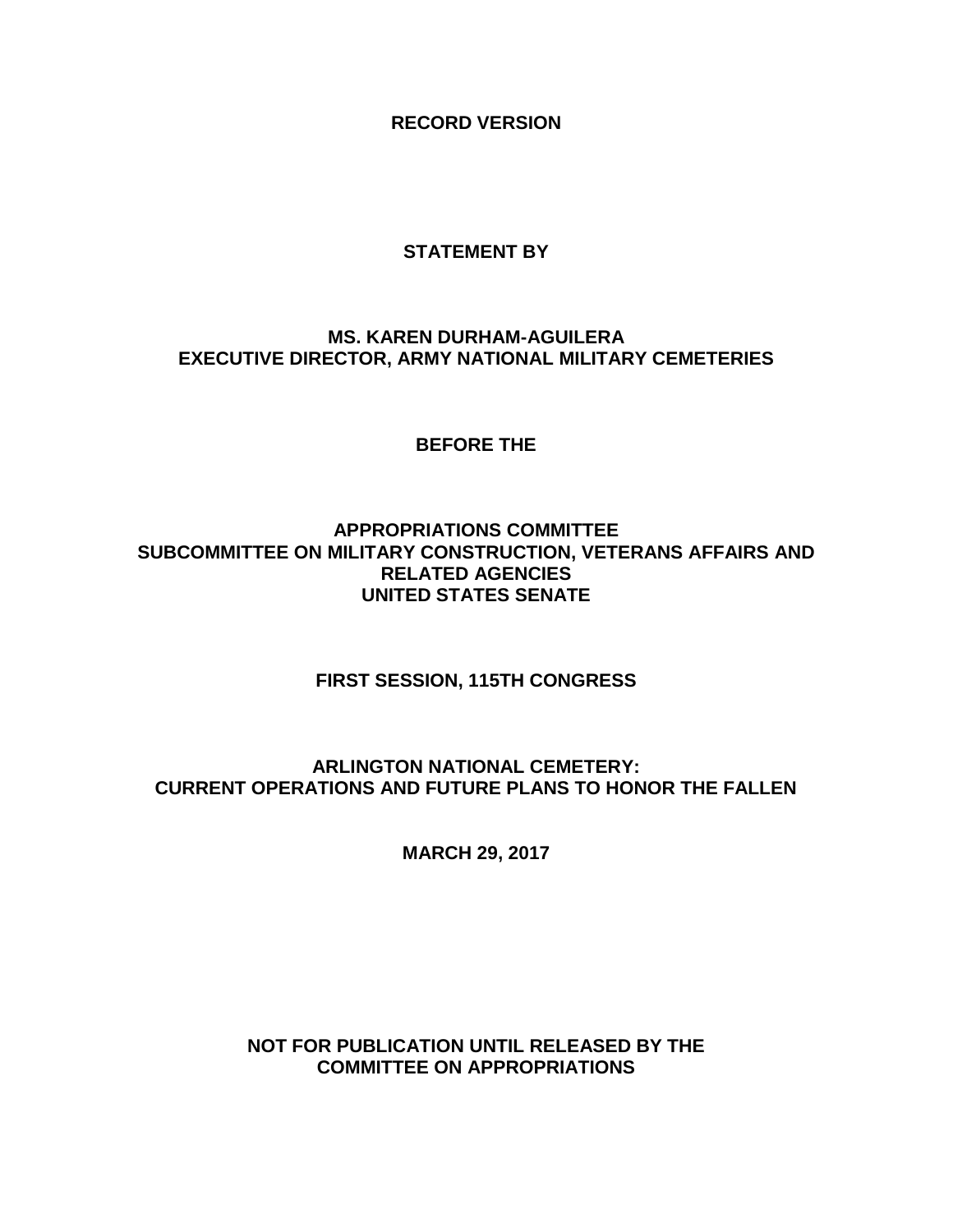### **STATEMENT BY MS. KAREN DURHAM-AGUILERA**

#### **INTRODUCTION**

Chairman Moran, Ranking Member Schatz, and distinguished members of the Subcommittee, thank you for the opportunity to provide an update on Arlington National Cemetery. Arlington National Cemetery is a unique and iconic place devoted to honoring those individuals in the armed services who made a significant commitment of service to the defense of our nation. Today, the cemetery conducts between 27 and 30 funeral services each weekday and approximately 10 services on Saturday. In fiscal year 2016, Arlington National Cemetery served more than 7,100 active duty service members, veterans and their family members. We work diligently to maintain the honor and dignity of each graveside service. Arlington National Cemetery also annually hosts approximately 4 million guests, bringing the sacrifices of those buried at Arlington National Cemetery closer to the American people. On behalf of the cemetery and the Department of the Army, I express our appreciation to our citizens and for the support provided by Congress over these many years.

## **THE STATE OF ARLINGTON NATIONAL CEMETERY**

Arlington National Cemetery's enduring mission is to provide a dignified and honorable final resting place for active duty service members, eligible veterans, and their families. Our daily mission is threefold: to lay to rest – on behalf of the American people - those who have served our nation while treating their surviving families with respect and compassion; to connect our guests to the rich tapestry of the cemetery's living history; and to maintain these hallowed grounds befitting the sacrifice of those who rest here in quiet repose. We envision a future Arlington National Cemetery that continues to honor a commitment to service well beyond the next few decades; the Army recognizes that the nation is at a critical point in the cemetery's history. As of today, the cemetery cannot achieve that future without physical expansions and/or changes to eligibility. Current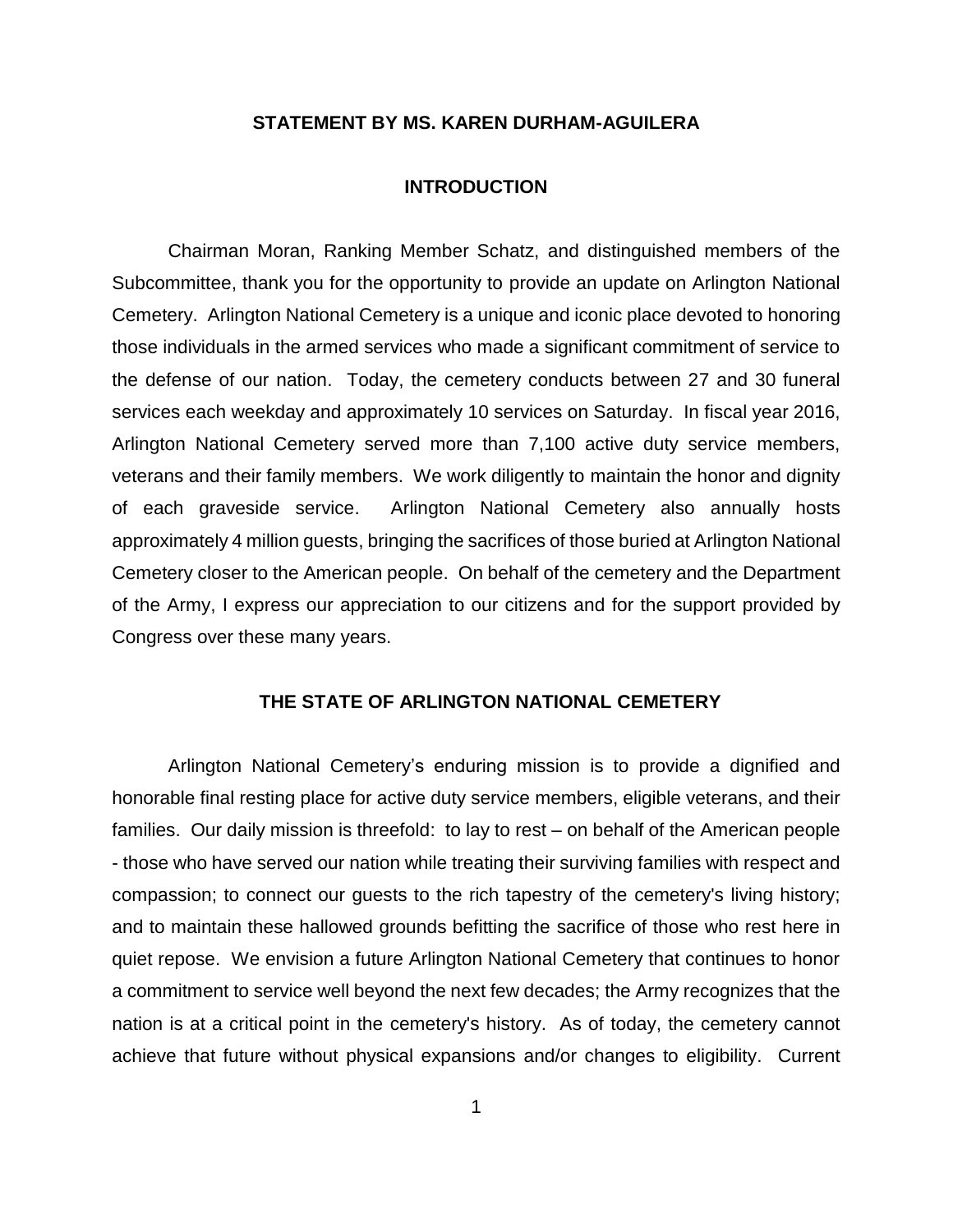projections show Arlington National Cemetery will reach maximum capacity in the early 2040s. This means that a veteran from the 1991 Gulf War who lives to his or her normal life expectancy will not have the choice to be interred at Arlington.

#### **MASTER PLANNING AND SOUTHERN EXPANSION**

The Army remains committed to maintaining Arlington National Cemetery as the nation's premier military cemetery and national shrine in perpetuity. We are also committed to actively serving and honoring our nation's veterans and their families for as long as possible. The Secretary of the Army's recent report to Congress discusses how spatial constraints limit the life of Arlington as an active cemetery and discusses the difficult topics of eligibility and expansion.

In terms of operational expansion, the Millennium Project adds nearly 28 thousand burial opportunities, bringing Arlington National Cemetery's projected capacity for first interments to 2041. The project remains within budget and though the bulk of the construction is complete, significant landscaping elements remain to ensure the look and feel are on par with the remainder of the cemetery. We expect to start using this site in the August 2017 timeframe.

The second major expansion opportunity, the Southern Expansion project, continues to move through the planning stage, which formally began in 2014. Initial planning led to the development of a Defense Access Road project to realign Columbia Pike and increase the contiguous land for the Cemetery. The Defense Access Road project was funded in 2016, with Federal Highways Administration supporting these efforts, and project planning continues to move forward in close coordination with Arlington County and the Virginia Department of Transportation. We will continue to engage the County and Commonwealth of Virginia regarding the land acquisitions needed for these projects to proceed.

2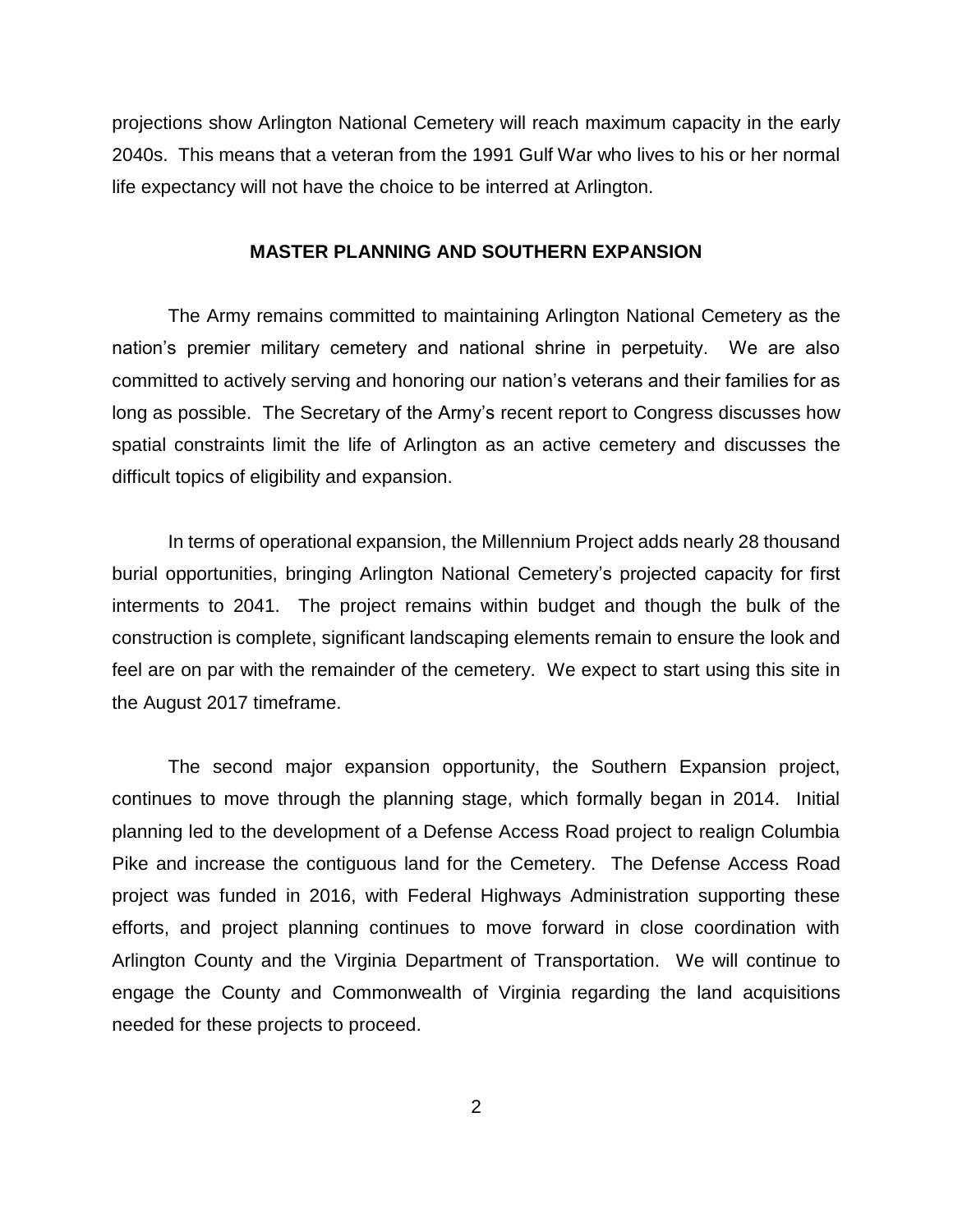The environmental assessment for the Defense Access Road project as well as the Southern Expansion project, required under the National Environmental Policy Act, has been drafted and initially reviewed by the agencies participating in these two projects. Based on the outcome of the land acquisition discussions, the environmental assessment will be finalized and released for public comment. Organizations participating in the National Environmental Protection Act process include the Federal Highway Administration, the Environmental Protection Agency, Arlington County, the Virginia Department of Transportation and the National Capital Planning Commission. Based on current projects timelines, we do not anticipate this parcel of land being ready for burials before 2023. Initial planning estimates for the project indicate that with the current eligibility criteria, the Southern Expansion project would provide Arlington National Cemetery first interment capacity until the early 2050s.

In addition to expansion projects, Arlington National Cemetery continues to make progress modernizing much of its infrastructure. Significant problems with waterlines have been reduced dramatically, and the worst storm water lines have been repaired or replaced. We have rebuilt the roads that were in the worst condition. Electrical utilities have been privatized to reduce long-term cost, and significant portions of that infrastructure replaced with more dependable and resilient systems. Much of our office space has been renovated or will be in the coming years to provide a safer and more effective work environment. Our investment in operational requirements, to include needed improvements of queuing facilities for funeral processions and material storage and handling facilities supporting cemetery operations, will ensure a high level of service for all who come to Arlington. The construction of the new Tomb of Remembrance, due to be put into service this spring, provides our nation a dignified place for the final disposition of cremated remains that may be comingled or unidentified.

Though the worst of the prior infrastructure problems have been or are being solved, we continue to develop and implement an adaptable capital investment strategy to ensure previously neglected infrastructure does again not reach the prior state of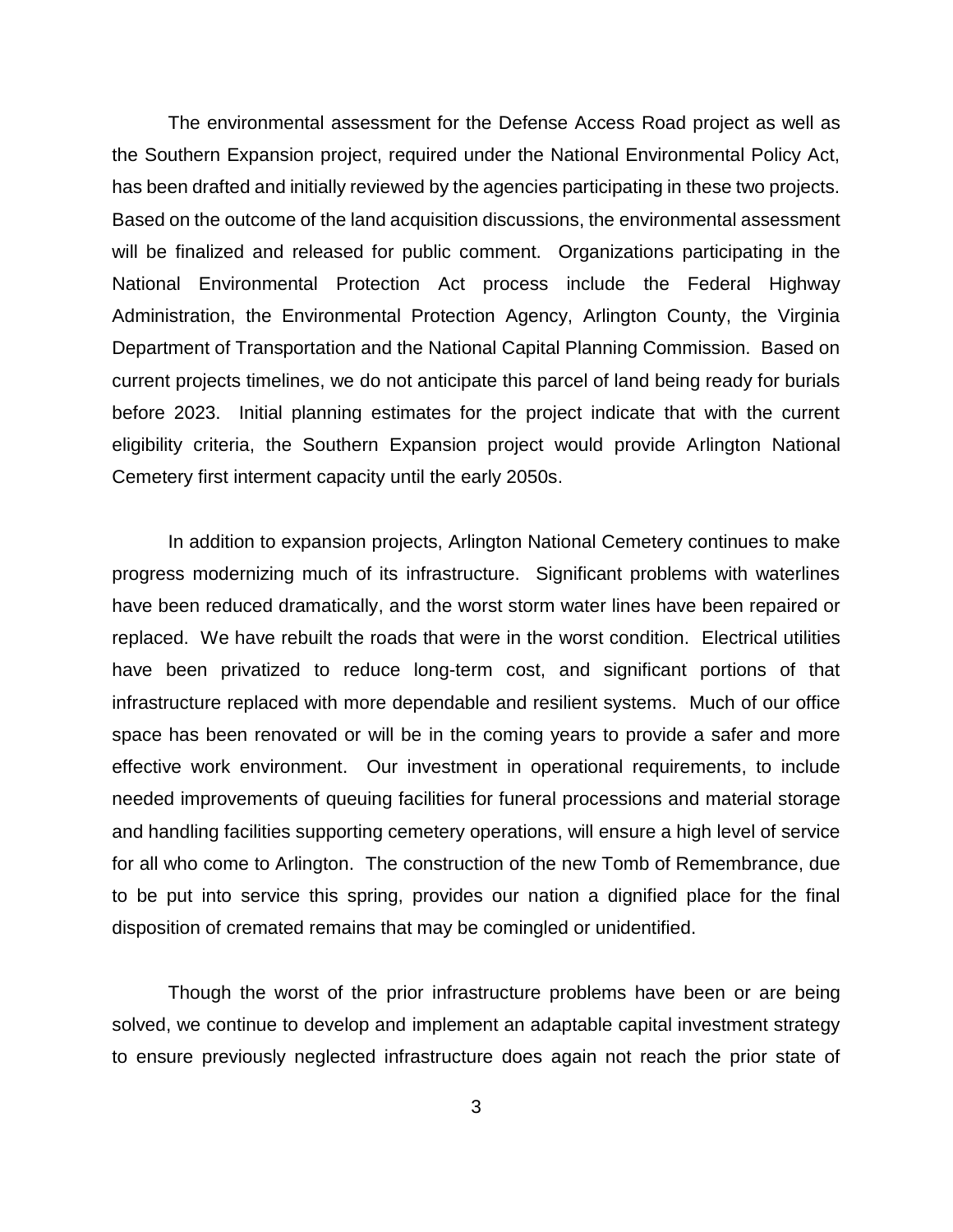disrepair. For example, the sanitary sewer lines, which had not previously needed a major overhaul, experienced multiple breaks in the last year leading to facility closures and damages. We reprioritized these projects so we could accomplish these critical repairs. These instances illustrate Arlington National Cemetery's need for our continued monitoring and investment to assure our ability to address infrastructure deficiencies.

In support of improving the infrastructure, we have initiated the process of reviewing and revising our Master Plan. The last version of the Arlington National Cemetery Master Plan was completed in 2013, with some minor revisions in 2014. In addition to the traditional infrastructure and land use aspects of the Master Plan, we will focus on the infrastructure needed to support our enhanced security requirements. We must balance the obligation we have to support our veterans and visitors along with our duty to keep them safe while they are here at Arlington National Cemetery. We expect to conduct the next phase of the Master Plan and have a draft document ready in late 2017 for review and coordination with stakeholder agencies to include the National Park Service, National Capitol Planning Commission, and the U.S. Commission of Fine Arts who share an interest in Arlington National Cemetery's future.

## **ENHANCING SECURITY MEASURES**

The Army and ANC take family, visitor, and employee safety very seriously. In response to a 2015 U.S. Northern Command directive, Arlington National Cemetery implemented enhanced visitor screening measures in a deliberate and phased approach to minimize inconvenience to those entering the cemetery. We work closely with our partners at Joint Base Myer - Henderson Hall, who have the responsibility for law enforcement and security on Arlington National Cemetery. We initiated a robust public information campaign ahead of implementing these security measures. As part of this campaign we held town hall style meetings with local and regional tour professionals, sent information to various family and veteran service organizations, and engaged with various media outlets to ensure the widest dissemination of the changes and the timelines for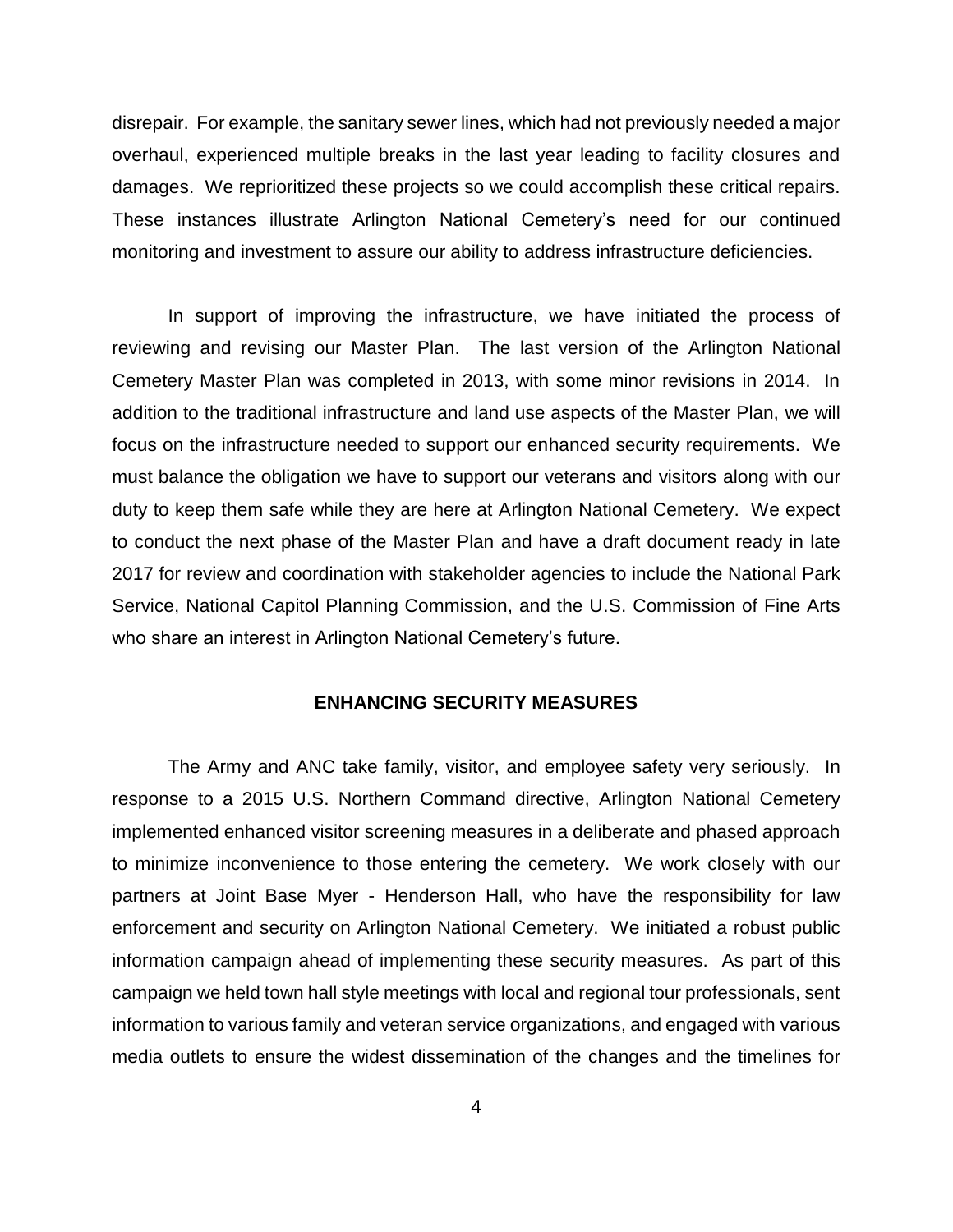these measures.

This phased implementation was a collaborative Army solution to meet the larger intent of U.S. Northern Command executed in keeping with the national shrine that is Arlington National Cemetery. All the security measures acting together, to include visitor screening and driver's license checks are designed to create a more secure environment versus relying solely on one means. The enhanced screening was implemented during a period of low visitation in order to ensure the policies and practices were well vetted before our season of significant visitation and funeral activity. We have monitored the implementation closely and are constantly making improvements to ensure we maintain an environment that both enhances security while minimizing the impact on the visitor experience.

## **RESOURCE AND BUDGET CONSIDERATONS**

Arlington National Cemetery's budget consists of funding for categories of: Infrastructure Modernization; Plan and Design; and Operations and Maintenance. The Infrastructure Modernization funding appears adequate to continue our efforts to repair aging roads, utilities, buildings and develop a sustainment program. The Plan and Design funding appears adequate to continue developing plans for the proposed Southern Expansion project. Arlington National Cemetery's Operations and Maintenance budget is capped by the Bi-Partisan Budget Act and Budget Control Act at Fiscal Year 2011 levels. Arlington National Cemetery cannot continue to absorb civilian pay increases, annual contract inflation, and implement must-fund new requirements such as the new security measures. In the past, we used hire lag to cover increases in civilian pay and contract inflation, as well as emerging, minor requirements. We have increased our hiring over the past two years to achieve authorized end strength levels needed to accommodate the sustained demand for veterans' services; we no longer have flexibility to absorb these increased Operations and Maintenance costs and will need your support for the resources requested in our budget to address this capability gap.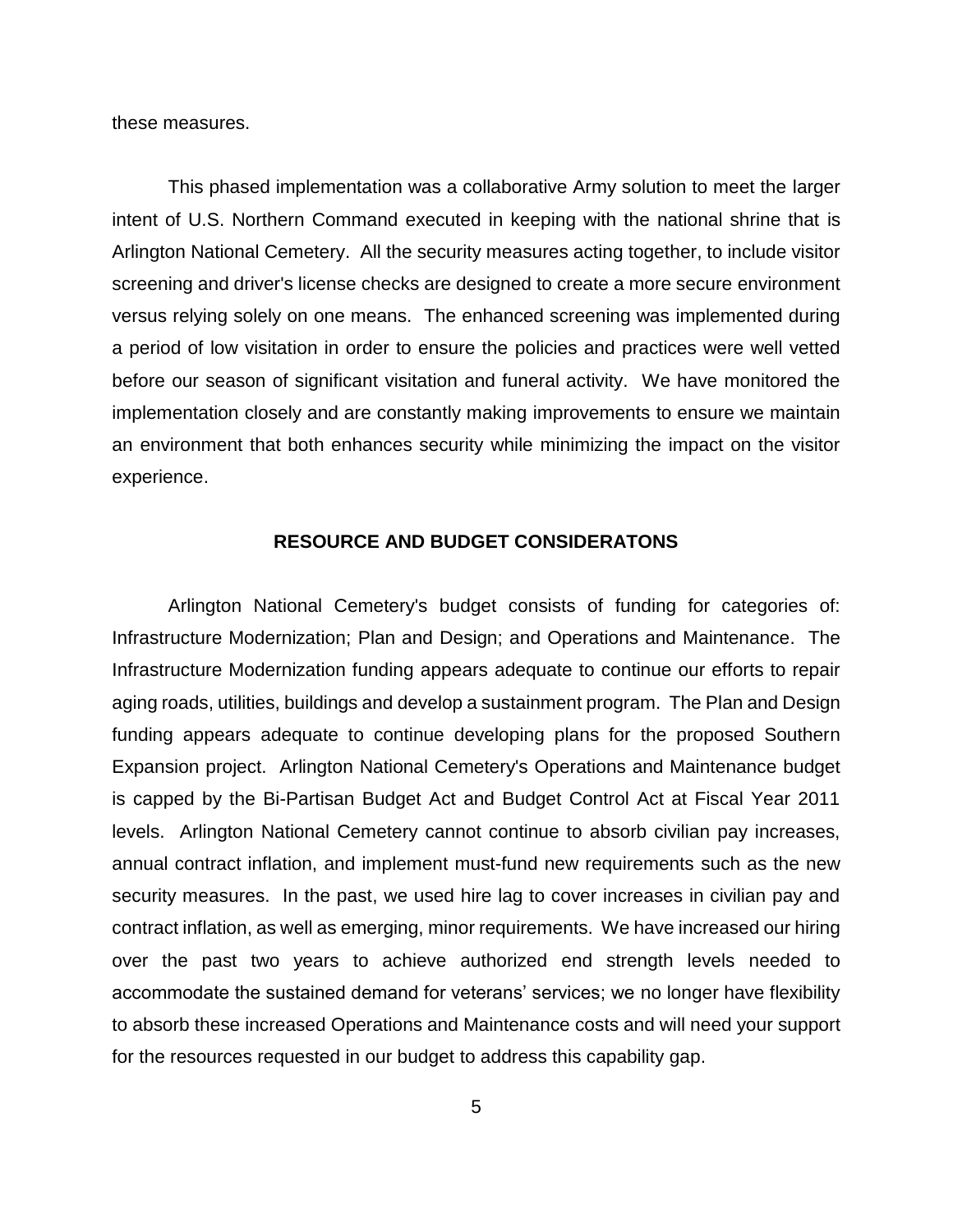Since Arlington National Cemetery's Operations and Maintenance budget was capped at Fiscal Year 2011 levels, Arlington National Cemetery has absorbed five civilian pay increases totaling \$1.3 million and contract inflation costs of \$2.9 million associated with our 28 annual contracts that we rely upon to maintain the Cemetery to National Shrine standards. In addition, Arlington National Cemetery has funded these newly imposed requirements associated with the U.S. Northern Command and Army mandated enhanced security with a contract costing \$3.5 million annually and will fund \$200,000 cost increases to annual contracts required when the new Millennium expansion site is put into service.

Arlington National Cemetery currently has 173 civilians on board with 27 hiring actions at the Civilian Personnel Advisory Center that are exempt from the hiring freeze; this will bring our personnel fill to essentially 100% of current authorizations. We have an additional 17 positions the Army acknowledges are required to sustain the demand for services. Most of these positions are in the Cemetery Representative workforce and in the Information Technology field. We have used Operations and Maintenance funds in the past to augment these sections with over hires, but lack available funds to sustain this practice.

### **FUTURE OF THE CEMETERY**

Arlington National Cemetery is proud to honor our country's rich history and the generations of men and women willing to sacrifice their lives in defense of our nation. During its 152 year history, nearly 400,000 people have been honorably interred or inurned at the cemetery, including heroes from every major U.S. conflict. As the steward of this national shrine, the Army is committed to maintaining Arlington National Cemetery as an active cemetery and extending its legacy for as long as possible. Unfortunately, without changes to the current footprint and/or eligibility policies, Arlington National Cemetery will not be a burial option for most service members who served in the Gulf